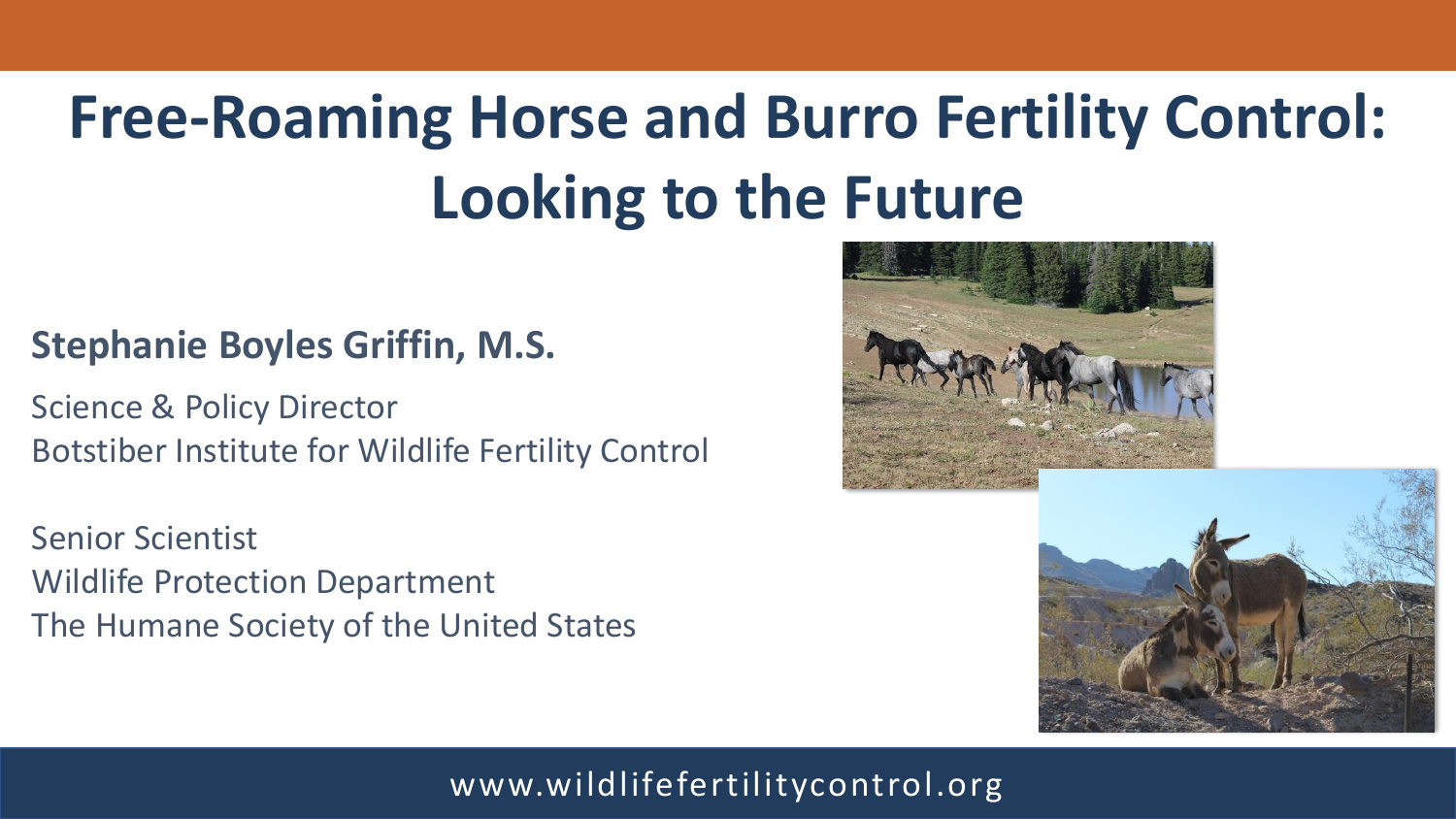## **Where we are…**

#### **Practical Application Agents**

- Porcine Zona Pellucida (PZP)
	- ➢ ZonaStat-H
	- $\triangleright$  PZP-22
- Gonadotrophin Releasing Hormone ➢ GonaCon™
- Spay-Vac®

## **Identification Systems**

- ➢ Equine Colors/Markings
- ➢ Freeze-branding
- ➢ Radio Frequency Implantable Devices (RFIDs)

## **Delivery Systems**

- ➢ Hand-injection
- $\triangleright$  Remote opportunistic darting

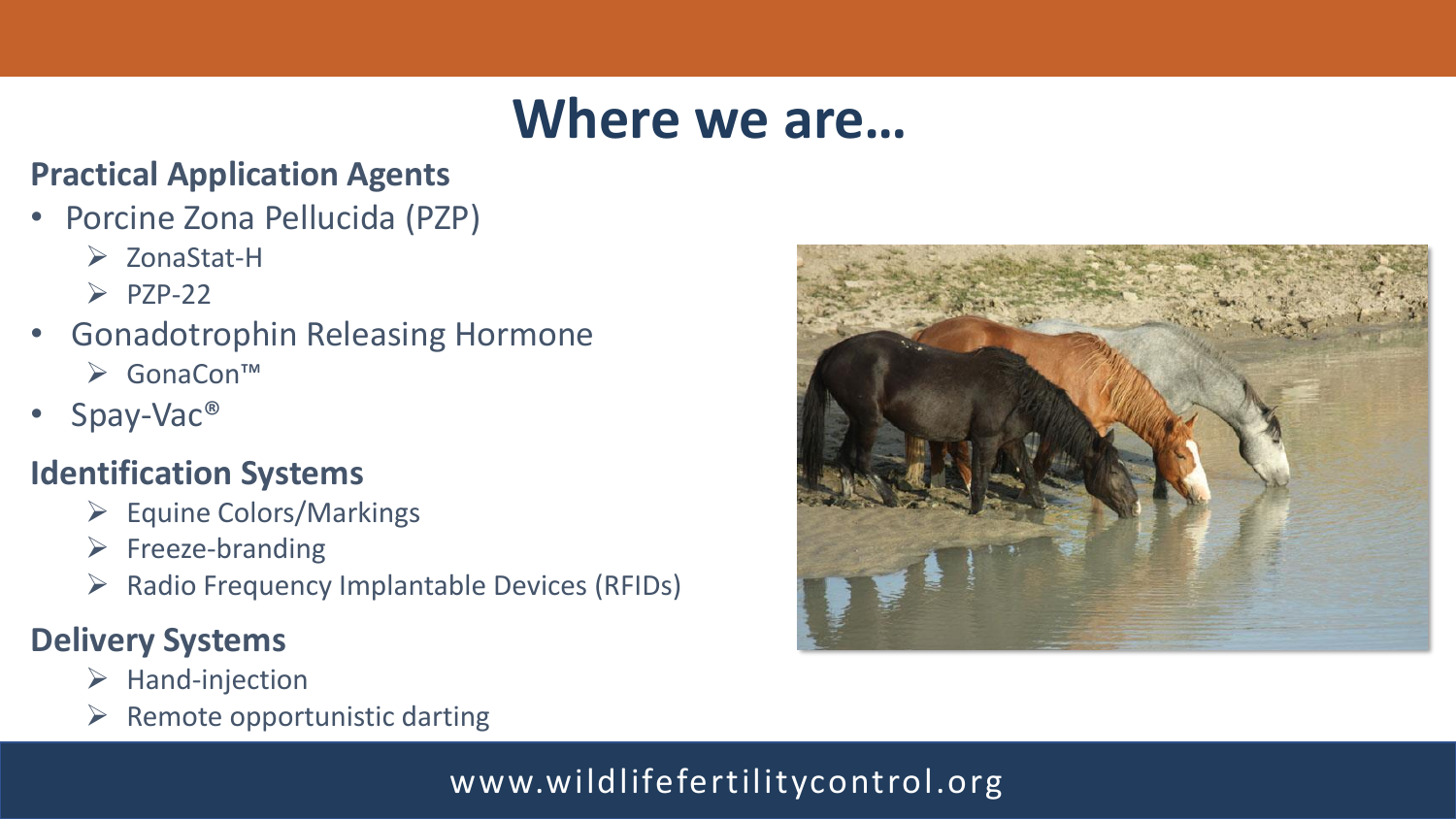## **What's next?…**

#### **Practical Application Agents**

- Longer-acting (3-5 years)
- ➢ Cost-efficient
- Low/no injection site reactions?

## **Identification Systems**

- ➢ Facial Recognition Technology
- ➢ Passive Integrated-responder Tags (P.I.T.)
- ➢ Radio Frequency Identification (RFID)

## **Delivery Systems**

- ➢ Unmanned aerial vehicles
- $\triangleright$  Stationary remote controlled devices

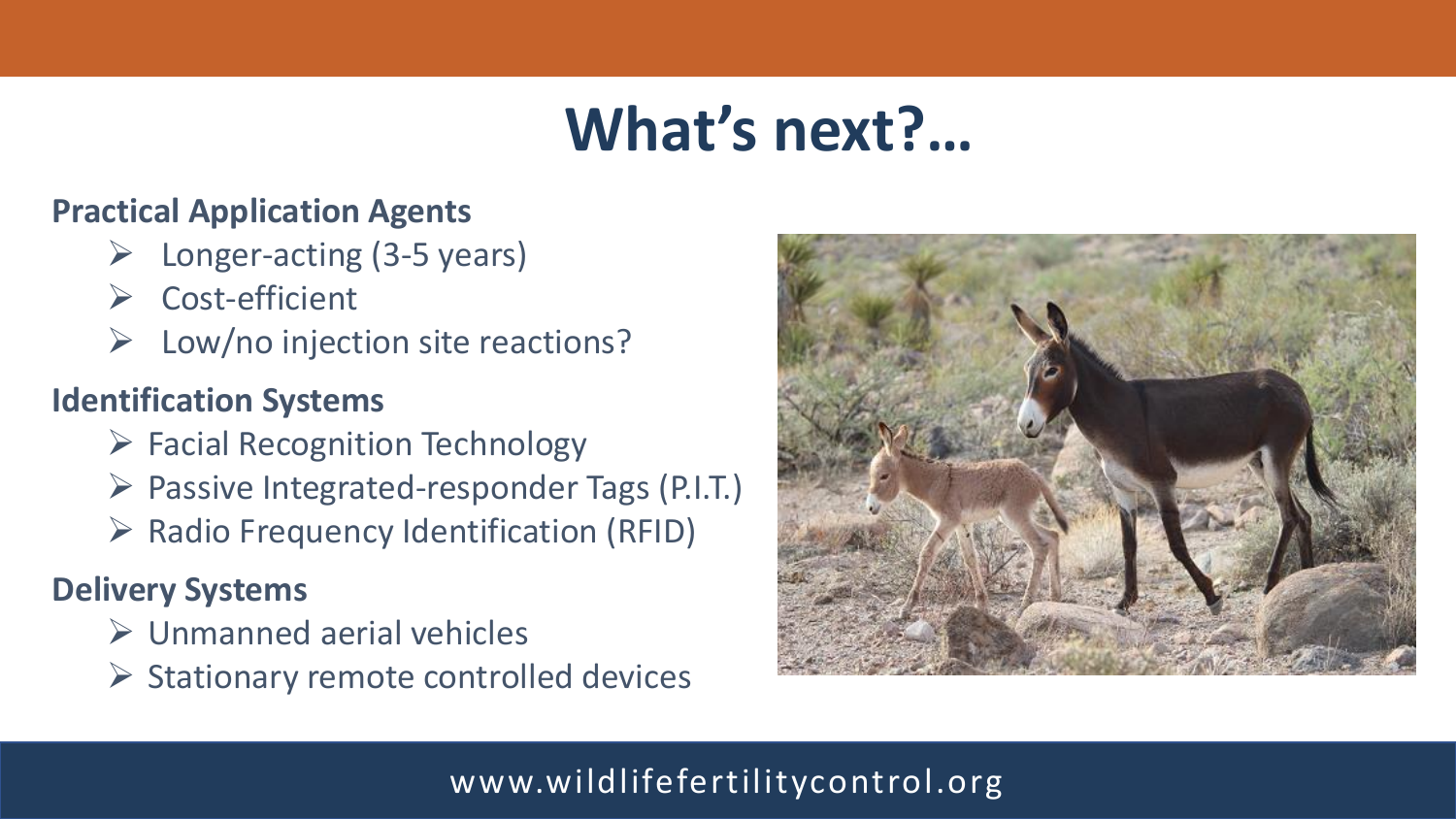## **Identification Systems**



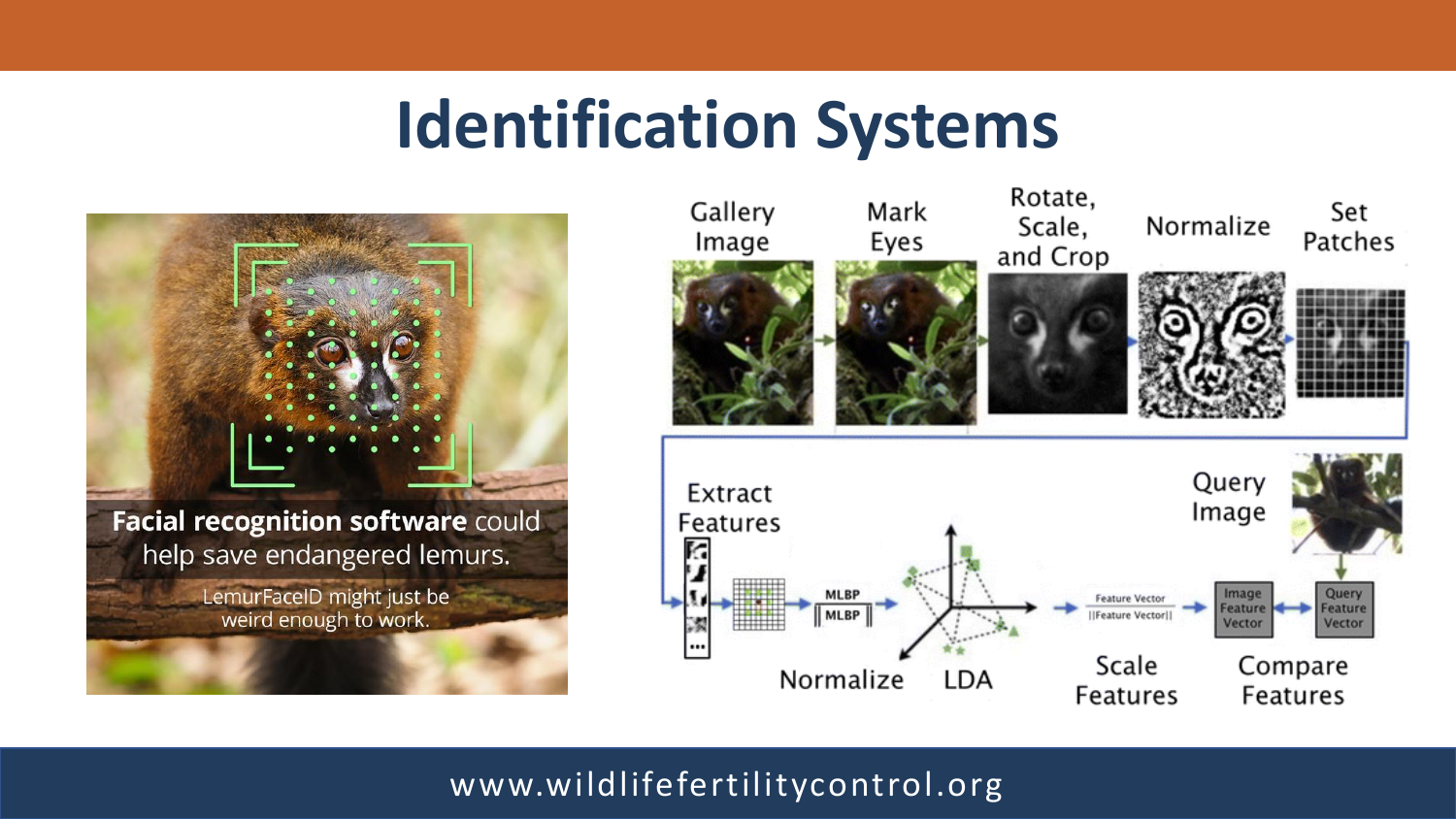# **Delivery Systems**





## **Unmanned Aerial Vehicles Stationary Radio-Controlled Devices**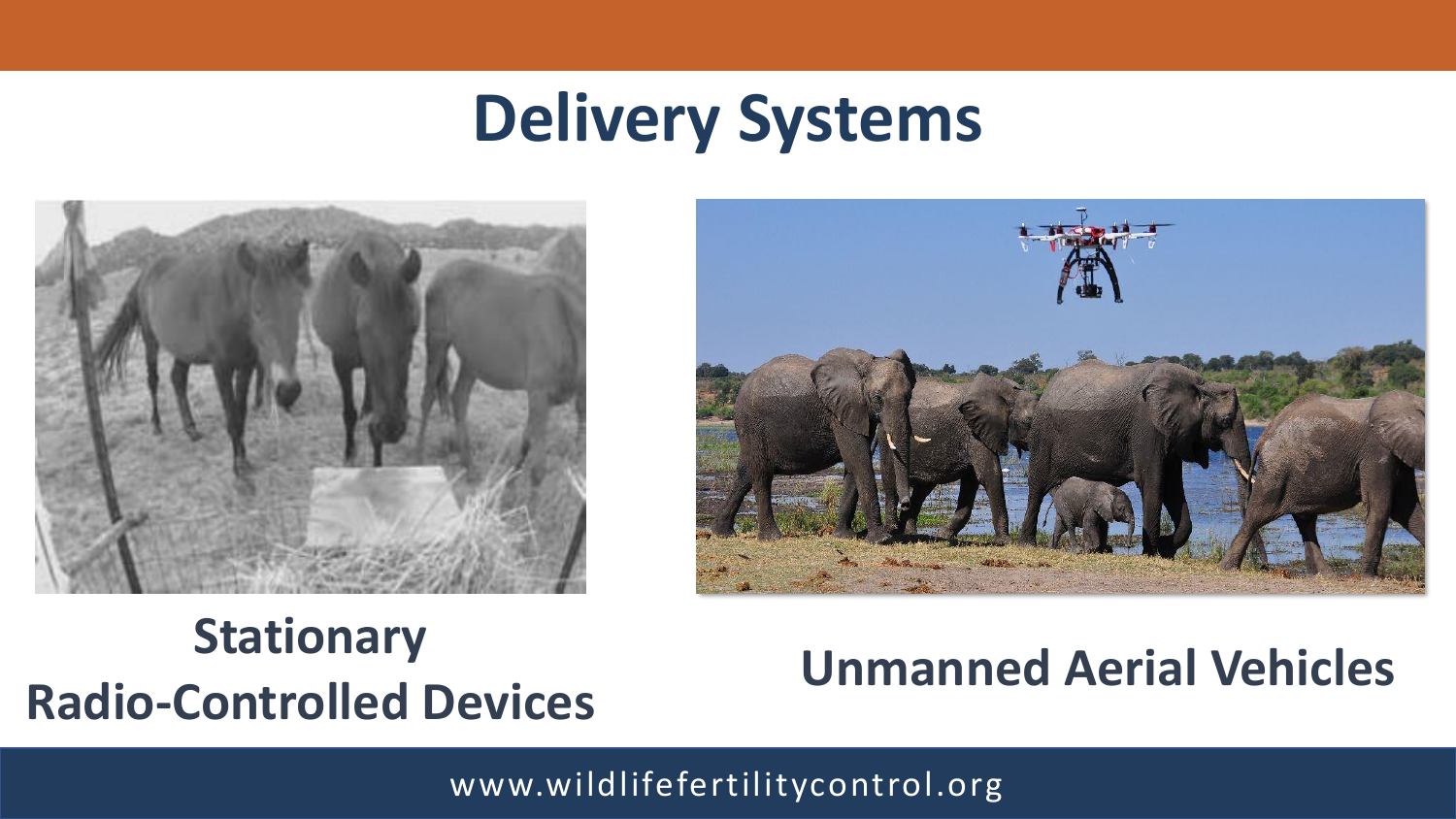## **WHAT ELSE…**

- **Increased survival/longevity**
- **Social/behavioral effects**
- **Logistical studies** 
	- ➢ **Costs**
	- ➢ **Population %**
	- ➢ **Optimal frequency**
- **Replicable models**

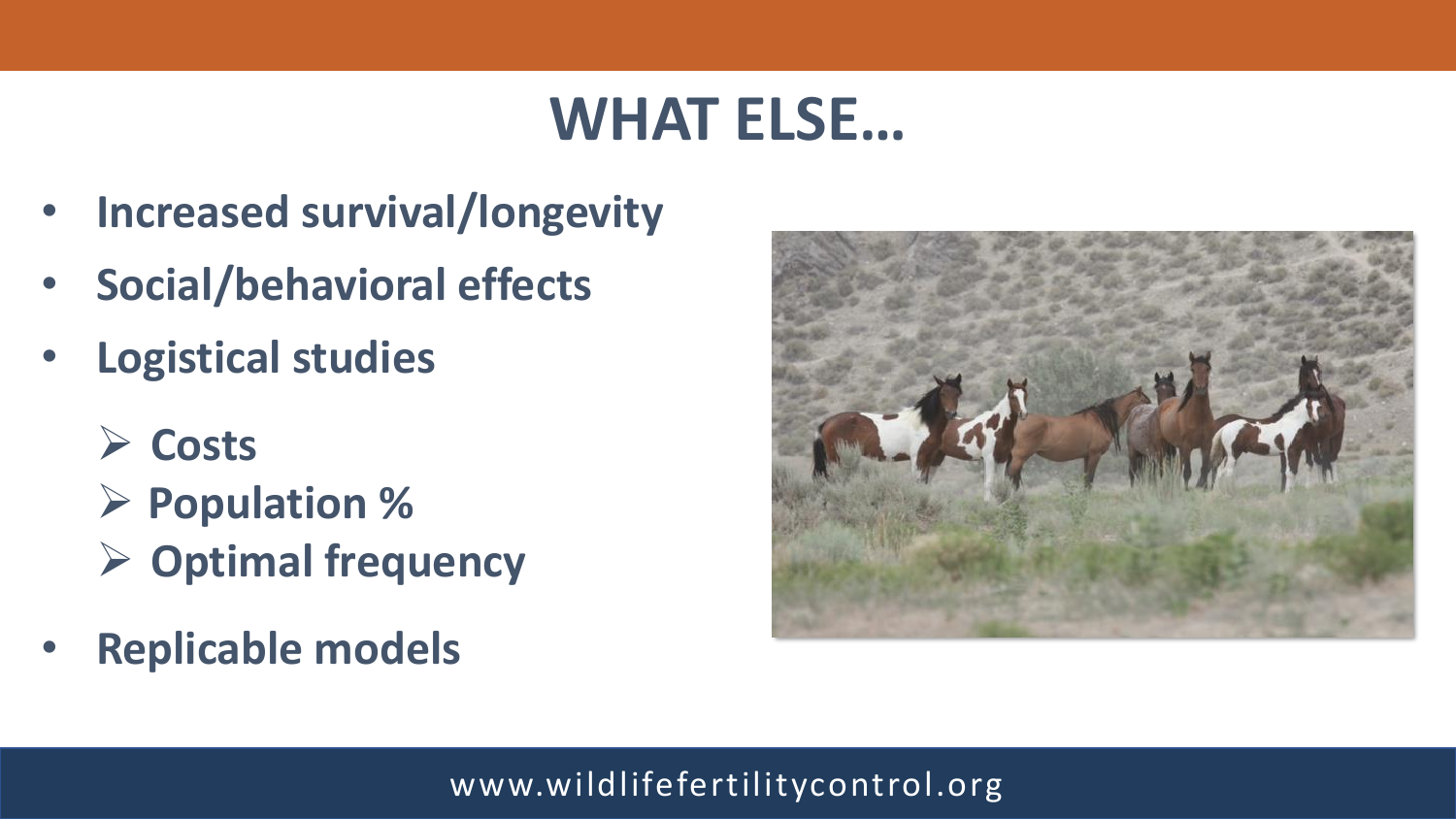## **WHAT ELSE…**

- **Education and Engagement**
	- ➢ **Policymakers**
	- ➢ **Horse and burro managers**
	- ➢ **Private Cooperators**
	- ➢ **Public**
- **Managing Expectations**
	- ➢ **Is the magic bullet realistic?**
	- ➢ **Births following initial treatments**
	- ➢ **Injection site reactions**